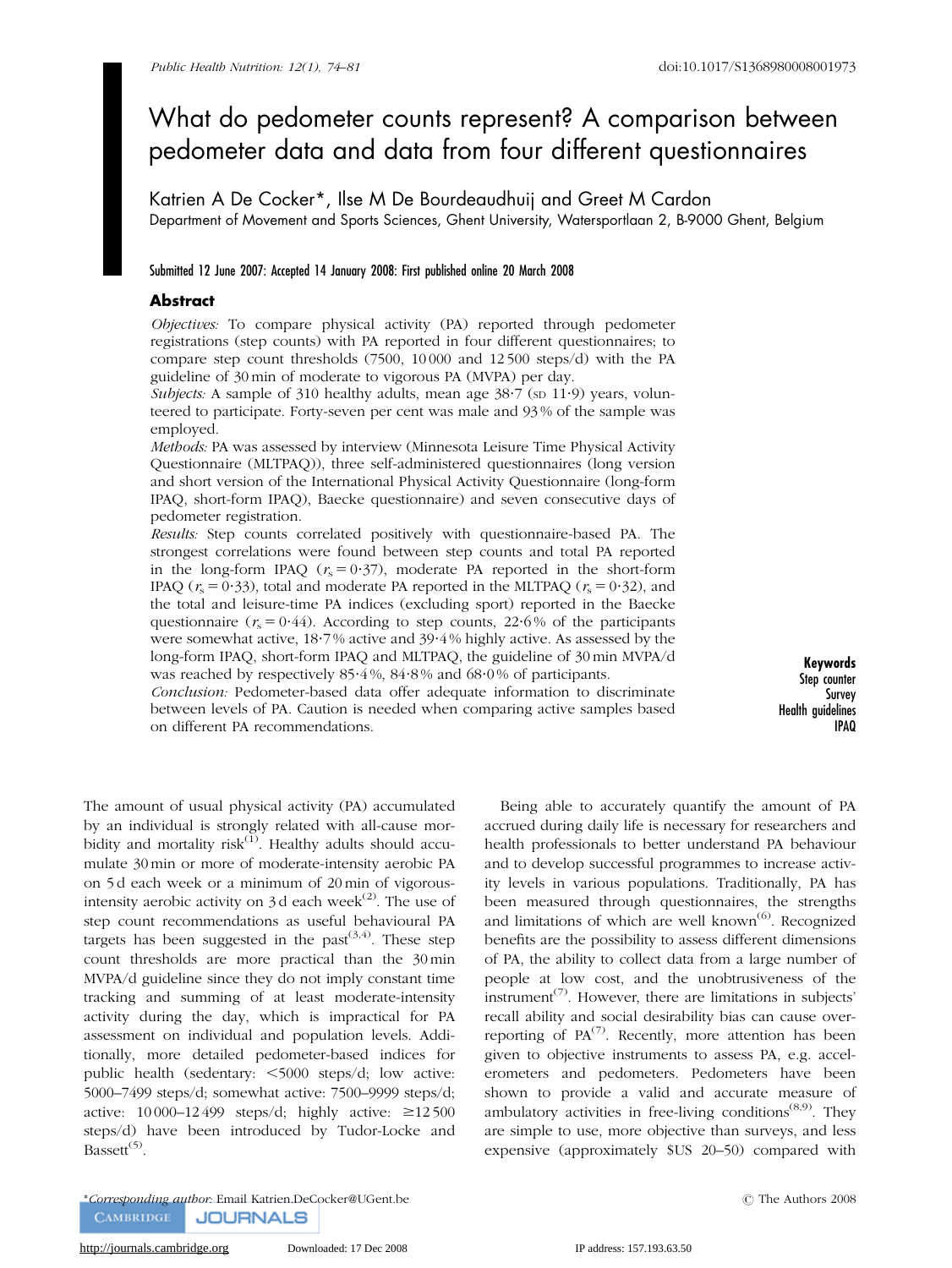accelerometers (approximately \$US 150–500). Despite their limitations such as variability between different brands, insensitivity to non-ambulatory activities (i.e. cycling, swimming) and increased errors at slow walking speeds  $(<\!60 \text{ m/min})^{(8)}$ , pedometers have become popular devices for public use and for researchers. Moreover, step counts have proved to be useful in PA studies in freeliving populations $^{(8)}$ . However, the question remains of which exactly dimensions of PA are measured by pedometers. Several researchers(8,10) report that pedometer step counts are an appropriate measurement of the distance walked, while others believe that pedometers also enable the quantification of ambulatory behaviour during occupational, leisure-time, household and transportation activity<sup> $(11,12)$ </sup>. In addition, one could wonder if step counts are simply a measure for walking or if they can also be associated with self-reports of PA that encompass intensity (other moderate and vigorous PA, besides walking). Therefore, the first purpose of the present study was to compare pedometer data with data from questionnaires, the most commonly used<sup>(7)</sup> and practical method for PA assessment in large-scale studies $(13)$ . The objective was to evaluate the associations between step counts and PA (walking, moderate PA, vigorous PA) reported in four different validated questionnaires: the intervieweradministered Minnesota Leisure Time Physical Activity Questionnaire<sup> $(14)$ </sup> (MLTPAQ), the self-administered long version and self-administered short version of the International Physical Activity Questionnaire<sup>(15)</sup> (long-form IPAQ, short-form IPAQ), and the self-administered Baecke Questionnaire<sup>(16)</sup>. Additionally, questionnaire-based PA was compared between the five 'step count groups' based on the pedometer health indices of Tudor-Locke and Bassett<sup>(5)</sup>.

A third objective of the present study was to compare step count thresholds (7500, 10000 and 12500 steps/d) with the guideline of 30min of moderate to vigorous PA (MVPA) per day. Wilde et  $al^{(17)}$  found that sedentary women who added a 30min walk to their daily habits accumulated approximately 10000 steps. Another study<sup>(18)</sup> also revealed that on days when women took a 30min walk, their average step count was close to 10000. Other researchers<sup>(19)</sup> found that women who took 10000 steps/d were more likely to meet the current MVPA guideline, compared with those not accumulating as many steps.

Miller and Brown<sup> $(20)$ </sup> found only a moderate level of agreement between meeting 10000 steps/d and 150min or more of PA over five or more sessions per week. However, no research could be located in either gender or in a European sample assessing whether step count thresholds are corresponding to the 30min MVPA/d guideline. Therefore, the present study explored whether adults reaching 7500, 10000 and 12500 steps/d also reached 30min MVPA/d, based on self-reports.

# Methods

#### Participants and procedures

A convenience sample of 310 volunteers (146 men) living in Flanders, Belgium participated in the present study. Participant characteristics are shown in Table 1. No gender differences were found for the proportions of employed participants, mean ages and average daily step counts.

All participants were visited at home by research assistants for the completion of the MLTPAQ. After this interview, participants were asked to complete the self-administered long-form IPAQ, the self-administered short-form IPAQ and the Baecke questionnaire. Then, participants were asked to register pedometer-based step counts for seven consecutive days. They were instructed to wear the pedometer on their waistband or belt during waking hours. All participants were asked to carry on their usual activities, to remove the pedometer only while swimming, bathing or showering, and to complete an activity log at the end of each day. All participants provided written informed consent and the study was approved by the Ethical Committee of Ghent University. Research assistants (masters-level graduates, native speakers) were given 2h of training and interview practice.

## **Instruments**

#### Pedometers

The Yamax Digiwalker SW-200 (Yamax, Tokyo, Japan) was used in the present study as it is known to be a valid, reliable and accurate instrument for counting steps in adult populations<sup> $(21)$ </sup>.

|  | Table 1 Characteristics of the study participants: healthy adult volunteers, Flanders, Belgium |  |  |  |  |  |  |
|--|------------------------------------------------------------------------------------------------|--|--|--|--|--|--|
|--|------------------------------------------------------------------------------------------------|--|--|--|--|--|--|

|                                  | . .               |                   |               |              |               |                  |                                              |  |
|----------------------------------|-------------------|-------------------|---------------|--------------|---------------|------------------|----------------------------------------------|--|
|                                  | Total group       |                   | Male          |              | Female        |                  |                                              |  |
|                                  | n                 | %                 | n             | $\%$         | n             | $\%$             | Gender comparison                            |  |
| Gender<br>Employed               | 310<br>288        | $100 - 0$<br>92.9 | 146<br>139    | 47.1<br>95.2 | 164<br>149    | 52.9<br>90.9     | $\chi^2 = 1.05^{NS}$<br>$\chi^2 = 0.35^{NS}$ |  |
|                                  | Mean              | <b>SD</b>         | Mean          | <b>SD</b>    | Mean          | SD               |                                              |  |
| Age (years)<br>Daily step counts | $38 - 7$<br>12087 | 11.9<br>4888      | 39.1<br>12452 | 12.5<br>4983 | 38.3<br>11762 | $11 - 4$<br>4792 | $t = 0.56^{NS}$<br>$t = 1.24^{NS}$           |  |

NS,  $P > 0.05$ .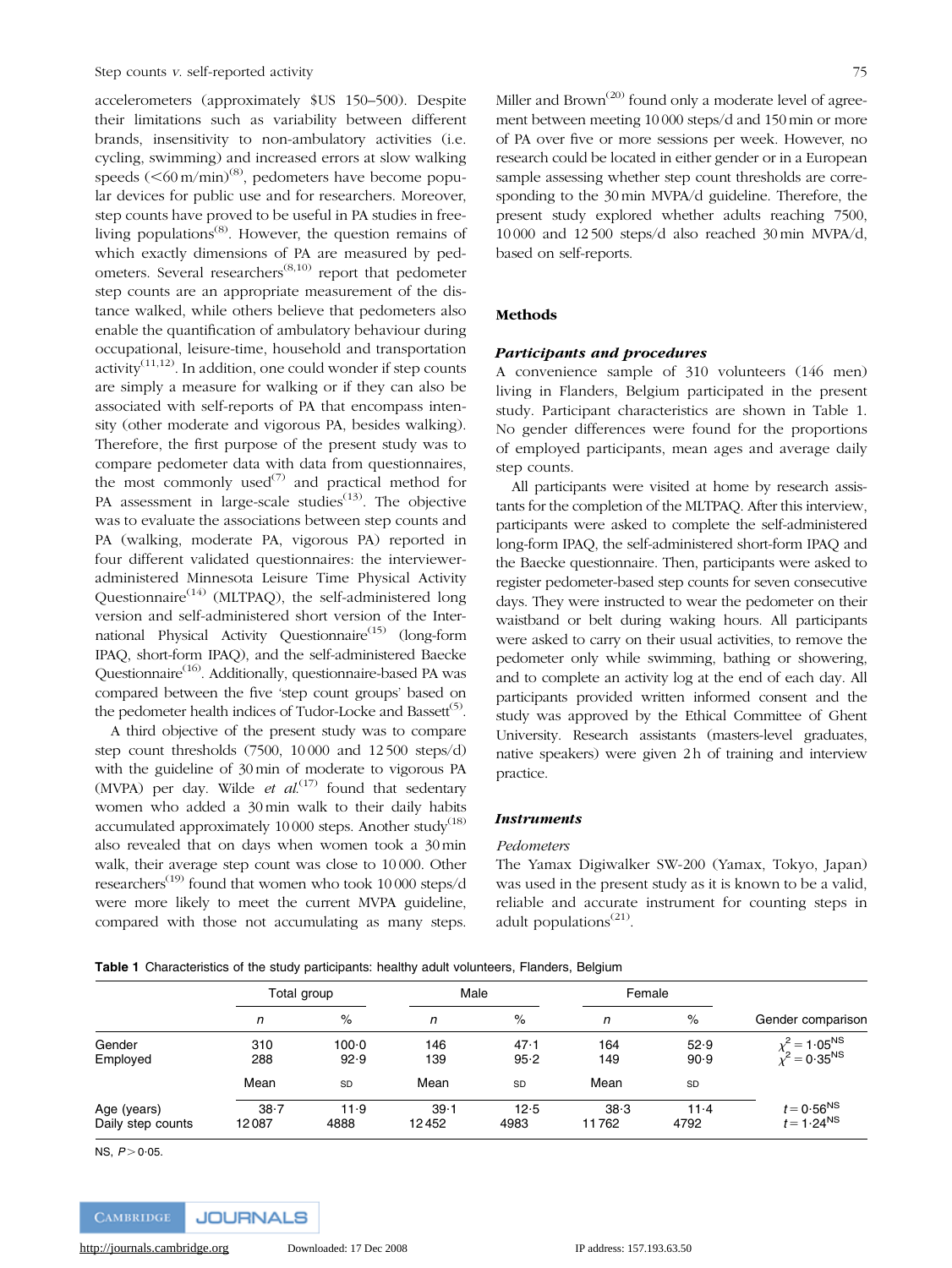## Activity log

Based on procedures of Tudor-Locke et al.<sup>(22)</sup>, participants were asked to keep daily activity records in an activity log during the seven consecutive days of pedometer registration. They were requested to record the date, the number of steps recorded at the end of the day, and the type and duration of non-ambulatory activities (e.g. 20 min of biking/swimming). Following established guidelines<sup> $(23,24)$ </sup>, 150 steps were added to the daily total for every minute of reported biking and/or swimming. The average daily step count was  $9981$  (sp  $3455$ ) without adding the equivalent for biking/swimming and 12 087 (SD 4888) with the added steps for biking/swimming. Of the total sample, 152 people  $(49.0\%)$  reported biking/ swimming during the week of pedometer registration (mean:  $7.6$  (sp  $15.1$ ) min/d).

## MLTPAQ

A structured interview was used to solicit detailed information on leisure-time PA over a 1-year period. A Dutch version of the validated MLTPAQ, developed for the Belgian Physical Fitness Study, was used<sup>(6,14,25)</sup>. Participants' engagement in different activities was queried, together with the number of months per year, the monthly frequency and the duration of the activity. Activities were classified as walking (structured walking for transport or in leisure time), moderate-intensity PA (MPA) or vigorous-intensity PA (VPA), based on their energy requirements (MPA: 3–6 MET; VPA:  $>6$  MET; MET = metabolic energy equivalent task)<sup>(26)</sup>.

#### Long-form IPAQ

The self-administered long-form IPAQ was used to assess PA at work, transport-related PA, domestic and gardening activities, and PA during leisure time in a usual week. Total times engaged in walking, MPA and VPA, all expressed in min/week, were computed according to the guidelines (www.ipaq.ki.se). The IPAQ has been shown to be a valid and reliable instrument for measuring PA in Europe<sup>(15)</sup> and in Flanders, Belgium<sup>(27)</sup>.

#### Short-form IPAQ

PA was assessed using the self-administered short-form IPAQ, which provides information on the time spent walking, in MPA and in VPA (min/week) in a usual week. This version of the IPAQ has been found to be valid and reliable<sup>(15)</sup>.

## Baecke questionnaire

In the Baecke questionnaire<sup> $(16)$ </sup>, responses were scored on a five-point scale and resulted in three different indices reflecting PA during work (work index), PA during leisure time excluding sport (LT index) and PA during sport activities (sport index). The summation of the three indices was defined as the overall PA index (total PA index). Good validity of the Baecke questionnaire for the assessment of PA was found in the past $^{(28,29)}$ .

#### Data analysis

Analyses were carried out using the SPSS for Windows statistical software package version 12?0 (SPSS Inc., Chicago, IL, USA). Average daily steps were calculated and values above 20 000 steps/d were recorded as 20 000 steps/d to limit unrealistically high average step counts(30). Because of the non-normal distributions in PA data, Spearman correlation coefficients  $(r<sub>s</sub>)$  were calculated to assess the relationship between step counts and questionnaire-based PA. The same technique was used to assess the correlations between PA data derived from the different questionnaires. Correlations were interpreted as low  $(<0.30)$ , moderate  $(0.30-0.50)$  or high  $(>0.50)$ . Differences in questionnaire-based PA between the five step count groups based on the pedometer indices $(5)$ were evaluated with multivariate ANOVA. First, the skewed questionnaire outcomes were log-transformed to approximate normal distributions. Parametric analyses were performed on the log-transformed data and adjusted for age, gender and employment status. F values, P values and partial  $\eta^2$ , as a measure of the effect size, are reported. For reasons of clarity and comparability, the means and standard deviations of the non-transformed data are used in Table 3. Finally, cross-tabulations of the number of participants (not) reaching the step count thresholds of 7500, 10 000 and 12 500 steps/d and/or the guideline of 30 min MVPA/d were performed, and the percentages of agreement between the different PA recommendations were calculated based on the cross-tabulations. A P value  $\leq 0.05$  was considered as statistically significant.

## Results

The correlations between step counts and questionnairebased PA are shown in Table 2. Step counts correlated moderately with total PA ( $r_s = 0.37$ ) and MPA ( $r_s = 0.31$ ), and lowly with walking  $(r_s = 0.19)$  and VPA  $(r_s = 0.25)$ , reported in the long-form IPAQ. Low correlations were found between step counts and total PA  $(r_s = 0.28)$ , walking  $(r_s = 0.15)$  and VPA  $(r_s = 0.20)$  reported in the short-form IPAQ, except for MPA ( $r_s = 0.33$ ). A low correlation was found between step counts and walking  $(r<sub>s</sub> = 0.10)$  and VPA  $(r<sub>s</sub> = 0.16)$  reported in the MLTPAQ; total PA ( $r_s = 0.32$ ) and MPA ( $r_s = 0.32$ ) reported in the MLTPAQ correlated moderately with step counts. Finally, step counts correlated moderately with the total PA index  $(r_s = 0.44)$ , LT index  $(r_s = 0.44)$  and sport index  $(r_s = 0.31)$ of the Baecke questionnaire, except for the work index  $(r<sub>s</sub>=0.19)$ . Correlations between PA reported in the different questionnaires are also presented in Table 2.

Table 3 shows the mean (sp) amounts of questionnairebased PA (min/week) for the different step count groups divided according to the pedometer indices of Tudor-Locke and Bassett<sup> $(5)$ </sup>. Significant differences between the

<http://journals.cambridge.org> Downloaded: 17 Dec 2008 IP address: 157.193.63.50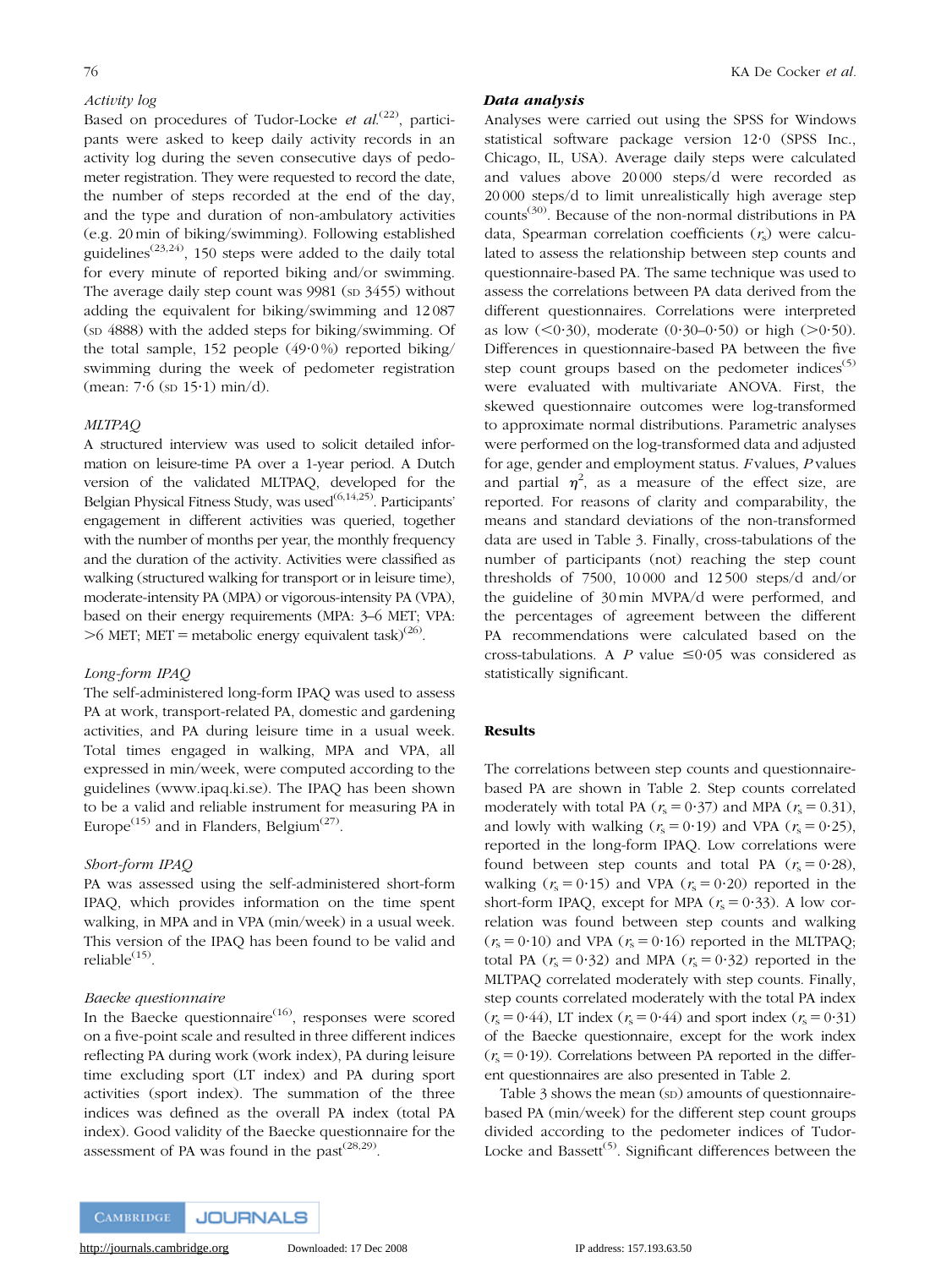

five step count groups were found for total PA, MPA and VPA reported in the long-form IPAQ, short-form IPAQ and MLTPAQ. For walking, only data based on the shortform IPAQ differed significantly between the step count groups. The work, leisure-time, sport and total PA indices of the Baecke questionnaire differed significantly between the five step count groups.

In total, 80.6% of participants reached 7500 steps/d, 45?0 % reached 10 000 steps/d and 39?4 % reached 12 500 steps/d, whereas 30 min MVPA/d was reached by  $85.4\%$ according to the long-form IPAQ,  $84.8\%$  according to the short-form IPAQ and  $68.1\%$  according to the MLTPAQ (Fig. 1).

Using the long-form IPAQ, the step count thresholds of 7500, 10000 and 12500 steps/d and the 30min MVPA/d recommendation were in agreement in respectively 77?7%, 54?4% and 48?7% of the participants (see Table 4). Based on the short-form IPAO, respectively  $76.5\%$ ,  $51.8\%$  and 48?1% of participants were well placed. Using the MLTPAQ, the recommendations were in agreement in respectively 71.9%, 53.1% and 51.9% of the participants. Some  $89.2\%$ of the participants reaching 7500 steps/d, 94?2% of those reaching 10000 steps/d and 93?4% of those reaching 12500 steps/d reached 30 min MVPA/d, according to the longform IPAQ. With the short-form IPAQ these figures were respectively  $88.0\%$ ,  $90.6\%$  and  $91.8\%$ . Of the participants, 74?8% reaching 7500 steps/d, 73?4% reaching 10000 steps/d and 75°4% reaching 12500 steps/d reached 30 min MVPA/d based on the MLTPAQ.

# Discussion

The first aim of the present study was to evaluate the associations between step counts and questionnairebased PA. Objectively measured step counts correlated positively with the subjectively reported PA levels. Significant, positive associations between step counts and questionnaire-based PA were also found in previous studies<sup> $(9,31)$ </sup> conducted in the USA, where walking is one of the most commonly reported forms of  $PA^{(32)}$ . A median correlation of  $r = 0.33$  (range: 0.02–0.94) was found between step counts and self-reported PA in a review of mostly non-European studies<sup> $(33)$ </sup>. Surprisingly, in the present study, a low correlation was found between step counts and walking reported in the long-form IPAQ, short-form IPAQ and MLTPAQ. An explanation for this remarkable finding could be the lack of sensitivity of questionnaires<sup> $(34)$ </sup> to detect walking, resulting in underreporting of walking behaviour. Bassett et al.<sup>(35)</sup> also found that subjects underestimated their daily walking distance in the College Alumnus Questionnaire, compared with pedometer-based values. Furthermore, different types of walking were assessed through the various questionnaires. The long-form IPAQ asked about the combination of walking in various domains (i.e. work, transport,

- In min.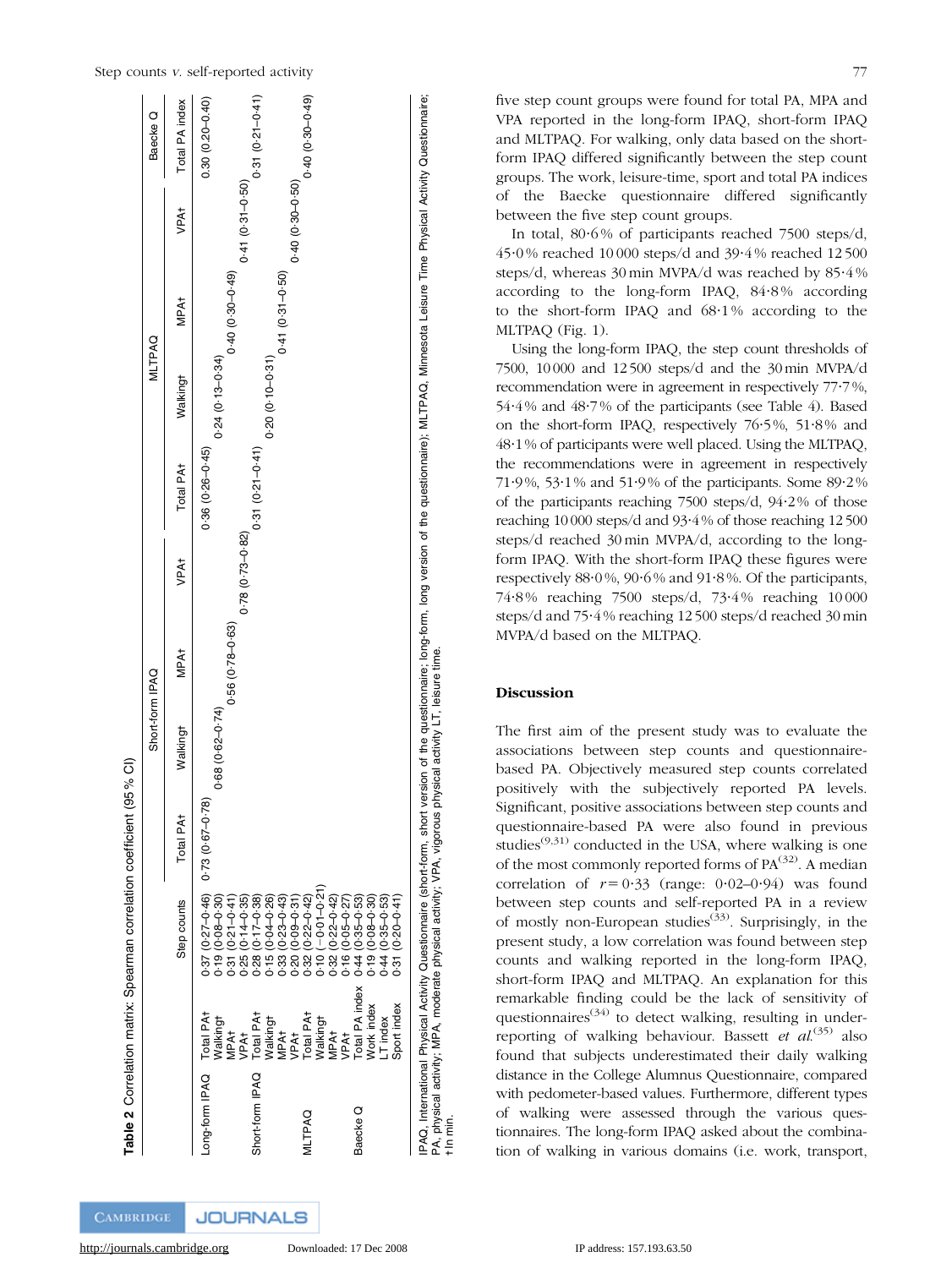|  |  |  |  | Table 3 Differences in questionnaire-based physical activity (PA) across step count groups: healthy adult volunteers, Flanders, Belgium |  |
|--|--|--|--|-----------------------------------------------------------------------------------------------------------------------------------------|--|
|--|--|--|--|-----------------------------------------------------------------------------------------------------------------------------------------|--|

|                                  | Pedometer index  |           |                   |            |                   |           |                    |        |                      |               |                   |                          |          |
|----------------------------------|------------------|-----------|-------------------|------------|-------------------|-----------|--------------------|--------|----------------------|---------------|-------------------|--------------------------|----------|
|                                  |                  | Sedentary |                   | Low active | Somewhat active   |           |                    | Active |                      | Highly active |                   |                          |          |
| Step count range<br>Participants | $<$ 5000<br>n 12 |           | 5000-7499<br>n 55 |            | 7500-9999<br>n 84 |           | 10000-12499<br>n61 |        | $\geq$ 12500<br>n 64 |               |                   | Post hoc                 |          |
|                                  | Mean             | SD        | Mean              | SD         | Mean              | <b>SD</b> | Mean               | SD     | Mean                 | SD            | F(P)              | analysest                | $\eta^2$ |
| Total PA (min/week)              |                  |           |                   |            |                   |           |                    |        |                      |               |                   |                          |          |
| Long-form IPAQ                   | 462              | 405       | 722               | 676        | 1069              | 820       | 1329               | 804    | 1542                 | 904           | $12.4***$         | a, h                     | 0.14     |
| Short-form IPAQ                  | 243              | 268       | 838               | 927        | 772               | 733       | 1286               | 1080   | 1458                 | 1113          | $7.4***$          | c, h                     | 0.09     |
| <b>MLTPAQ</b>                    | 199              | 194       | 347               | 309        | 416               | 279       | 524                | 430    | 485                  | 326           | $8.2***$          | c, $e$ , $f$ , $g$ , $h$ | 0.10     |
| Walking (min/week)               |                  |           |                   |            |                   |           |                    |        |                      |               |                   |                          |          |
| Long-form IPAQ                   | 81               | 52        | 247               | 361        | 317               | 392       | 450                | 459    | 432                  | 485           | 1.8 <sup>NS</sup> |                          | 0.02     |
| Short-form IPAQ                  | 58               | 63        | 558               | 702        | 424               | 538       | 754                | 753    | 634                  | 702           | $5.4***$          | c, e, g, h               | 0.07     |
| <b>MLTPAQ</b>                    | 103              | 116       | 76                | 73         | 106               | 116       | 110                | 131    | 108                  | 121           | 1.2 <sup>NS</sup> |                          | 0.02     |
| MPA (min/week)                   |                  |           |                   |            |                   |           |                    |        |                      |               |                   |                          |          |
| Long-form IPAQ                   | 303              | 331       | 334               | 371        | 525               | 441       | 611                | 434    | 733                  | 476           | $7.8***$          | a, b, c, h               | 0.10     |
| Short-form IPAQ                  | 82               | 116       | 147               | 294        | 210               | 290       | 349                | 539    | 545                  | 620           | $6.8***$          | a, b, c, d, h            | 0.08     |
| <b>MLTPAQ</b>                    | 104              | 107       | 255               | 298        | 292               | 238       | 373                | 371    | 336                  | 253           | $7.4***$          | c, f, g, h               | 0.05     |
| VPA (min/week)                   |                  |           |                   |            |                   |           |                    |        |                      |               |                   |                          |          |
| Long-form IPAQ                   | 55               | 178       | 129               | 194        | 155               | 258       | 215                | 302    | 263                  | 352           | $4.6***$          | c, d, f, h               | 0.06     |
| Short-form IPAQ                  | 47               | 144       | 113               | 188        | 135               | 243       | 172                | 272    | 206                  | 257           | $2.7*$            | a, c, d, f, h            | 0.04     |
| <b>MLTPAQ</b>                    | 3                | 10        | 17                | 31         | 27                | 67        | 37                 | 65     | 46                   | 80            | $4.2**$           | a, c, d, h               | 0.05     |
| Baecke questionnaire             |                  |           |                   |            |                   |           |                    |        |                      |               |                   |                          |          |
| Work index                       | 1.8              | 0.5       | 1.8               | 0.6        | 2.0               | 0.6       | 2.2                | 0.7    | 2.3                  | 0.6           | $6.9***$          | a, b, f, h               | 0.09     |
| LT index                         | 1.9              | 0.6       | 2.3               | 0.5        | 2.5               | 0.6       | 2.6                | 0.6    | 2.6                  | 0.7           | $6.3***$          | f, g, h                  | 0.09     |
| Sport index                      | 1.4              | 1.2       | 1.9               | 1.3        | 1.9               | 1.2       | 2.2                | 1.2    | 2.5                  | 2.1           | $3.2*$            | a, b, c, d, f, h         | 0.05     |
| <b>Total PA index</b>            | $5-1$            | 1.9       | 6.0               | 1.5        | $6-4$             | $1-4$     | 7.0                | 1.5    | 7.4                  | 1.5           | $10.4***$         | a, c, h                  | 0.13     |

IPAQ, International Physical Activity Questionnaire (long-form, long version of the questionnaire; short-form, short version of the questionnaire); MLTPAQ, Minnesota Leisure Time Physical Activity Questionnaire; MPA, moderate physical activity; VPA, vigorous physical activity.<br>Significance of differences between the five groups: \*P≤0·05, \*\*P≤0·01, \*\*\*P≤0·001 (NS, *P*>0·05).

+Some post hoc pairwise comparisons were not significantly different: a, sedentary–low active NS; b, sedentary–somewhat active NS; c, low active– somewhat active NS; d, low active–active NS; e, low active–highly active NS; f, somewhat active–active NS; g, somewhat active–highly active NS; h, active–highly active NS.



Fig. 1 Percentage of participants reaching the step count of 7500 steps/d, 10000 steps/d and 12 500 steps/d, and the standard of 30 min of moderate to vigorous physical activity (MVPA) per day, as assessed by three different questionnaires: the long version and short version of the International Physical Activity Questionnaire (long-form IPAQ, short-form IPAQ) and the Minnesota Leisure Time Physical Activity Questionnaire (MLTPAQ)

home, leisure time) while the MLTPAQ assessed leisure/ pleasure walking and walking to work only. The pedometer measured all ambulatory activity throughout the day.

Furthermore, differences in questionnaire-based PA between groups based on the pedometer indices of Tudor-Locke and Bassett<sup>(5)</sup> were evaluated. Results

showed that the classification of activity levels based on step counts also highlighted differences in self-reported levels of PA (low to medium effect sizes). The more active participants were, based on step counts, the higher the levels of total, MPA and VPA reported in the long-form IPAQ, short-form IPAQ and MLTPAQ. The application of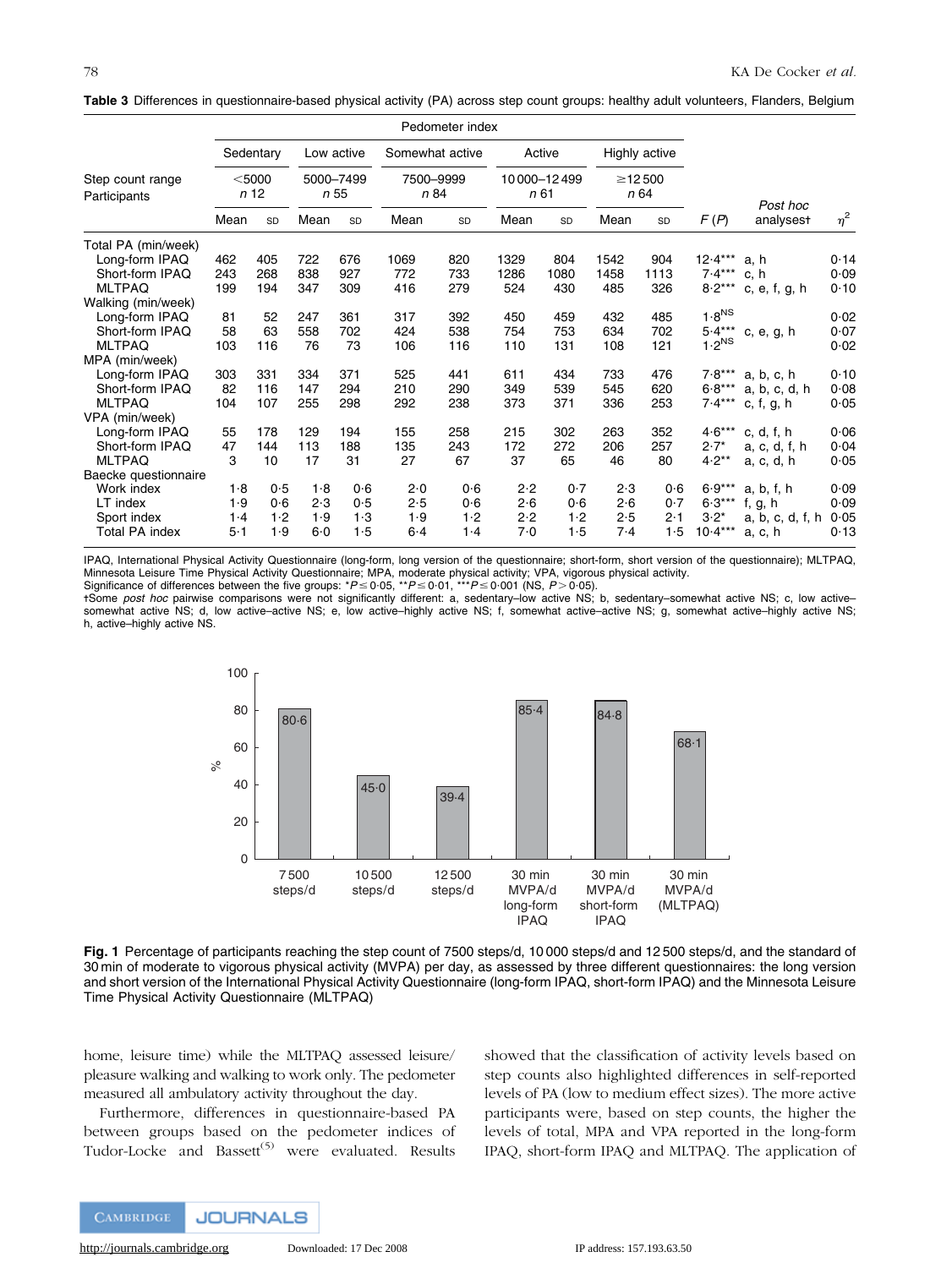Table 4 Number of participants reaching both, one or neither of two types of physical activity recommendations: 7500 steps/d, 10 000 steps/d, 12 500 steps/d and the 30 min of moderate to vigorous physical activity (MVPA) per day standard, as assessed by three different questionnaires

|                                                             | 7500 steps   |           |  |  |  |
|-------------------------------------------------------------|--------------|-----------|--|--|--|
| 30 min MVPA/d based on                                      | Not reached  | Reached   |  |  |  |
| Long-form IPAQ<br>Not reached<br>Reached                    | 18<br>42     | 27<br>223 |  |  |  |
| Short-form IPAQ<br>Not reached<br>Reached<br><b>MLTPAQ</b>  | 17<br>43     | 30<br>220 |  |  |  |
| Not reached<br>Reached                                      | 36<br>24     | 63<br>187 |  |  |  |
|                                                             | 10 000 steps |           |  |  |  |
|                                                             | Not reached  | Reached   |  |  |  |
| Long-form IPAQ<br>Not reached<br>Reached<br>Short-form IPAQ | 37<br>133    | 8<br>131  |  |  |  |
| Not reached<br>Reached<br><b>MLTPAQ</b>                     | 34<br>136    | 13<br>126 |  |  |  |
| Not reached<br>Reached                                      | 62<br>108    | 37<br>102 |  |  |  |
|                                                             | 12 500 steps |           |  |  |  |
|                                                             | Not reached  | Reached   |  |  |  |
| Long-form IPAQ<br>Not reached<br>Reached<br>Short-form IPAQ | 37<br>151    | 8<br>114  |  |  |  |
| Not reached<br>Reached<br><b>MLTPAO</b>                     | 37<br>151    | 10<br>112 |  |  |  |
| Not reached<br>Reached                                      | 69<br>119    | 30<br>92  |  |  |  |

IPAQ, International Physical Activity Questionnaire (long-form, long version of the questionnaire; short-form, short version of the questionnaire); MLTPAQ, Minnesota Leisure Time Physical Activity Questionnaire.

these findings is that individuals who engaged more in MPA and VPA accumulated more steps per day. Again, unexpectedly, this was not the case for walking reported in the long-form IPAQ and MLTPAQ. Only walking in the short-form IPAQ differed significantly between step count groups. All indices (work, leisure-time, sport and total PA) based on the Baecke questionnaire also increased gradually when step counts augmented. Concluding, step counts are capable of discriminating between total, MPA and VPA reported in the different questionnaires.

A third objective of the present study was to compare currently used PA guidelines, to show differences in the percentages of participants reaching the step count thresholds. Of the participants,  $80.6\%$  reached 7500 steps/d, 45.0% reached 10000 steps/d and 39.4% reached 12 500 steps/d. The guideline of 30 min MVPA/d, on the other hand, was reached by 85?4 % according to the long-form IPAQ, followed by 84?8 % according to the short-form IPAQ and by 68?1 % according to the MLTPAQ. There are various possible explanations for this discrepancy. It is known that over-reporting of PA may occur when using self-reported questionnaires, including the  $IPAQ^{(7)}$ . The lower percentage according to the MLTPAQ could be explained by the 1-year time frame of the questionnaire, which could cause recall biases. Also the fact that the MLTPAQ was interviewer-administered may have had an influence: research assistants were trained to detect over-reporting of  $PA^{(6)}$ .

The current study also explored whether reaching different step count thresholds was sufficient to reach 30 min MVPA/d. When participants reached 7500 steps/d, the MVPA recommendation was reached in 89.2% (by longform IPAQ;  $88.0\%$  by short-form IPAQ). Of participants, 94?2 % (by long-form IPAQ; 90?6 % by short-form IPAQ) of those reaching 10 000 steps/d reached 30 min MVPA/d. Participants reaching 12 500 steps/d reached 30 min MVPA/d in  $93.4\%$  (by long-form IPAQ;  $91.8\%$  by shortform IPAQ) of cases. All figures based on the MLTPAQ were lower (respectively  $74.8\%$ ,  $73.4\%$  and  $75.4\%$ ). However, these results indicated that step count thresholds are stringent enough. Le Masurier et al.<sup>(19)</sup> found that 91 % of women reaching the 10 000 steps/d standard accumulated more than 30 min MVPA/d based on accelerometer data. In the present study, it was easier for participants reaching the step count thresholds to reach 30 min MVPA/d, rather than the other way around. No more than half of the participants (respectively  $49.6\%$ , 48?1 % and 48?6 % based on the long-form IPAQ, shortform IPAQ and MLTPAQ) reaching 30 min MVPA/d reached 10000 steps/d, for example. Welk *et al.*<sup>(9)</sup> reported that participants who performed more than 30 min of PA daily reached at least 10 000 steps/d some 73% of the time. Tudor-Locke *et al*.<sup>(36)</sup> found that approximately 3000 steps are expected in 30 min of moderate-intensity ambulatory activity.

The present average step count level (12 100 steps/d) is clearly higher than that of a representative sample of Belgian adults (9700 steps/d)<sup>(23)</sup>. A possible explanation could be the fact that the present study population is a convenience sample of mostly working volunteers, implying cautious interpretations and limited generalizability of the results.

The present results reflect that caution is needed when assessing PA standards, especially when using different methods. It is remarkable that despite moderate correlations between step counts and questionnaire-based PA, the percentages reaching the standards differ notably. The subjective nature of questionnaires, possibly causing over-reporting, can be an explanation of the discrepancy. To avoid this problem, a gold standard, such as doubly labelled water or accelerometers, could be used to determine if the 30 min MVPA/d guideline is effectively reached.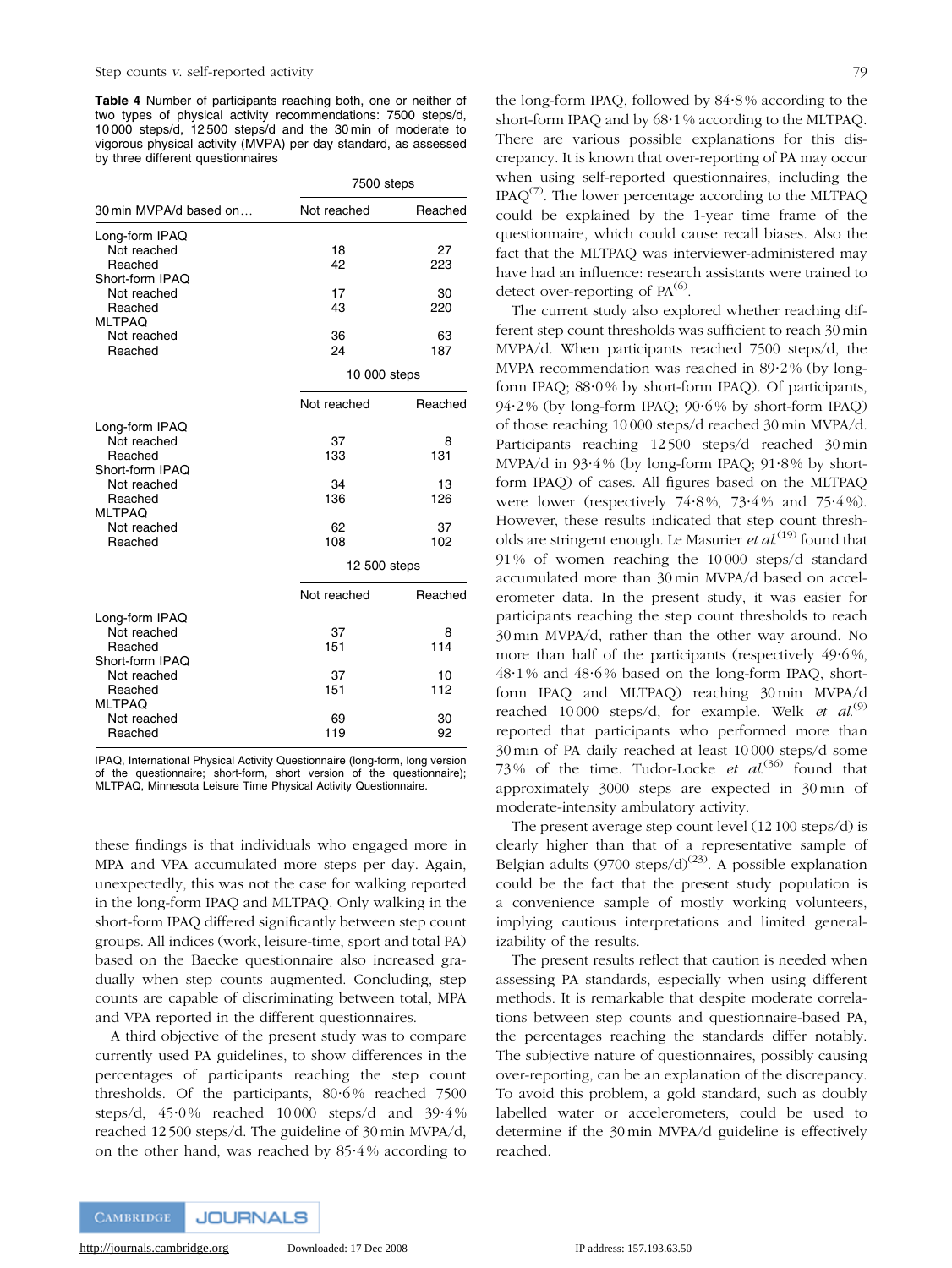In summary, there is a modest relationship between step counts and questionnaire-based PA in the present European sample. Objective pedometers not only provide a measurement of walking but also give an indication of total, MPA and VPA. Even though pedometers alone cannot discriminate between the intensity of activities nor reflect the amount of time spent in specific intensity PA categories, they provide sufficient information to be valuable in PA assessment in large, free-living populations. Less agreement was found between the currently used PA guidelines (30 min MVPA/d and step count thresholds), suggesting that caution is needed when comparing active quantities in different samples based on different methods.

#### Acknowledgements

The authors declare that they have no competing interests. The study was not funded.

K.A.D.C. participated in the data collection, analysis and interpretation, and led the writing of the paper. G.M.C. and I.M.D.B. participated in the data collection, conceptualization of the study and provided substantive feedback on the manuscript. All authors have read and approved the final manuscript.

The authors would like to acknowledge all subjects participating in the study.

#### References

- 1. Blair SN, Cheng Y & Holder S (2001) Is physical activity or physical fitness more important in defining health benefits? Med Sci Sports Exerc 33, S379-S399.
- 2. Haskell W, Lee I, Pate R, Powell K, Blair S, Franklin B, Macera C, Heath G, Thompson P & Bauman A (2007) Physical activity and public health: updated recommendation for adults from the American College of Sports Medicine and the American Hearth Association. Med Sci Sports Exerc 39, 1423–1434.
- 3. Hatano Y (1993) Use of the pedometer for promoting daily walking exercise. Int Counc Health Phys Educ Recreation 29, 4–8.
- 4. Hatano Y (1997) Prevalence and use of pedometer. Res J Walking 1, 45–54.
- 5. Tudor-Locke C & Bassett DR (2004) How many steps per day are enough? Preliminary pedometer indices for public health. Sports Med 34, 1–8.
- 6. Montoye HJ, Kemper HC, Saris WH & Washburn RA (1996) Measuring Physical Activity and Energy Expenditure. Champaign, IL: Human Kinetics.
- 7. Sallis J & Saelens BE (2000) Assessment of physical activity by self-report: status, limitations, and future directions. Res Q Exerc Sport 71, 1–14.
- 8. Bassett DR, Ainsworth BE, Legget SR, Mathien CA, Main JA, Hunter DC & Duncan GE (1996) Accuracy of five electronic pedometers for measuring distance walked. Med Sci Sports Exerc 28, 1071–1077.
- 9. Welk GJ, Differding JA, Thompson RW, Blair SN, Dziura J & Hart P (2000) The utility of the Digi-Walker step counter to assess physical activity patterns. Med Sci Sports Exerc 32, S481–S488.
- 10. Shephard FK (1989) Assessment of physical activity and energy needs. Am J Clin Nutr 50, 1195-1200.
- 11. Hornbuckle LM, Bassett DR & Thompson DL (2005) Pedometer-determined walking and body composition variables in African-American women. Med Sci Sports Exerc 37, 1069–1074.
- 12. Sequeira MM, Rickenbach M, Wietlisbach V, Tullen B & Schutz Y (1995) Physical activity assessment using a pedometer and its comparison with a questionnaire in a large population study. Am J Epidemiol 142, 989-999.
- 13. Bouchard C, Shepard RJ, Stephens T, Sutton JR & McPherson BD (1990) Exercise, Fitness, and Health. A Consensus of Current Knowledge. Champaign, IL: Human Kinetics.
- 14. Taylor HL, Jacobs DR, Schucker B, Knudsen J, Leon AS & Debacker G (1978) Questionnaire for the assessment of leisure time physical activities. J Chronic Dis 31, 741–755.
- 15. Craig CL, Marshall AL, Sjöström M et al. (2003) International Physical Activity Questionnaire: 12-country reliability and validity. Med Sci Sports Exerc 35, 1381-1395.
- 16. Baecke JA, Burema J & Frijters JE (1982) A short questionnaire for the measurement of habitual physical activity in epidemiological studies. Am  $J$  Clin Nutr  $36$ , 936–942.
- 17. Wilde BE, Sidman CL & Corbin CB (1002) A 10,000-step count as a physical activity target for sedentary women. Res Q Exerc Sport 72, 411–414.
- 18. Hultquist CN, Albright C & Thompson DL (2005) Comparison of walking recommendations in previously inactive women. Med Sci Sports Exerc 37, 676–683.
- 19. Le Masurier GC, Sidman CL & Corbin CB (2003) Accumulating 10,000 steps: does this meet current physical activity guidelines? Res Q Exerc Sport 74, 389–394.
- 20. Miller R & Brown W (2004) Meeting physical activity guidelines and average daily steps in a working population. *J Phys Act Health* 1, 217-225.
- 21. Crouter SE, Schneider PL, Karabulut M & Bassett DR (2003) Validity of 10 electronic pedometers for measuring steps, distance and energy cost. Med Sci Sports Exerc 35, 1455–1460.
- 22. Tudor-Locke C, Lind KA, Reis JP, Ainsworth BE & Macera CA (2003) A preliminary evaluation of a pedometerassessed physical activity self-monitoring survey. Field Methods 15, 1–17.
- 23. De Cocker K, Cardon G & De Bourdeaudhuij I (2007) Pedometer-determined physical activity and its comparison with the International Physical Activity Questionnaire in a sample of Belgian adults. Res Q Exerc Sport 78, 429–437.
- 24. Miller R, Brown W & Tudor-Locke C (2006) But what about swimming and cycling? How to 'count' non-ambulatory activity when using pedometers to assess physical activity?  $J$  Phys Act Health 3, 257-266.
- 25. De Backer G, Kornitzer M, Sobolski J, Dramaix M, Degré S, de Marneffe M & Denolin H (1981) Physical activity and physical fitness levels of Belgian males aged 40–55 years. Cardiology  $67$ , 110–128.
- 26. Ainsworth BE, Haskell WL, Whitt MC et al. (2000) Compendium of physical activities: an update of activity codes and MET intensities. Med Sci Sports Exerc 32, 498–504.
- 27. Vandelanotte C, De Bourdeaudhuij I, Sallis J, Philippaerts R & Sjöström M (2005) Reliability and validity of a computerized and Dutch version of the International Physical Activity Questionnaire (IPAQ). J Phys Act Health 2, 63–75.
- 28. Pols MA, Buenodemesquita HB, Ocke MC, Wentick CA, Kemper HCG & Collette HJA (1995) Validity and repeatability of a modified Baecke questionnaire on physical activity. Int J Epidemiol 24, 381–388.

**CAMBRIDGE JOURNALS**